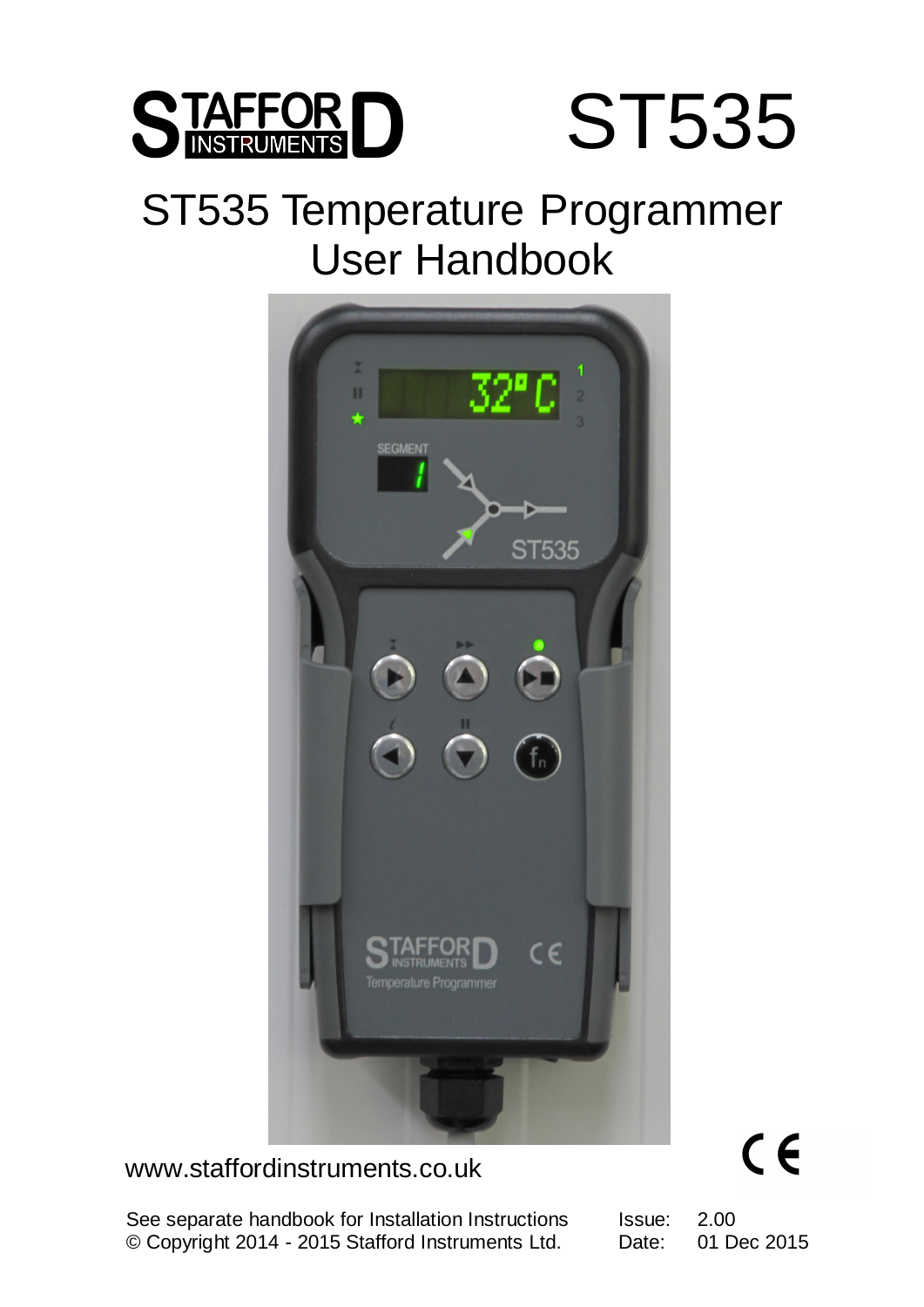## **At a Glance**

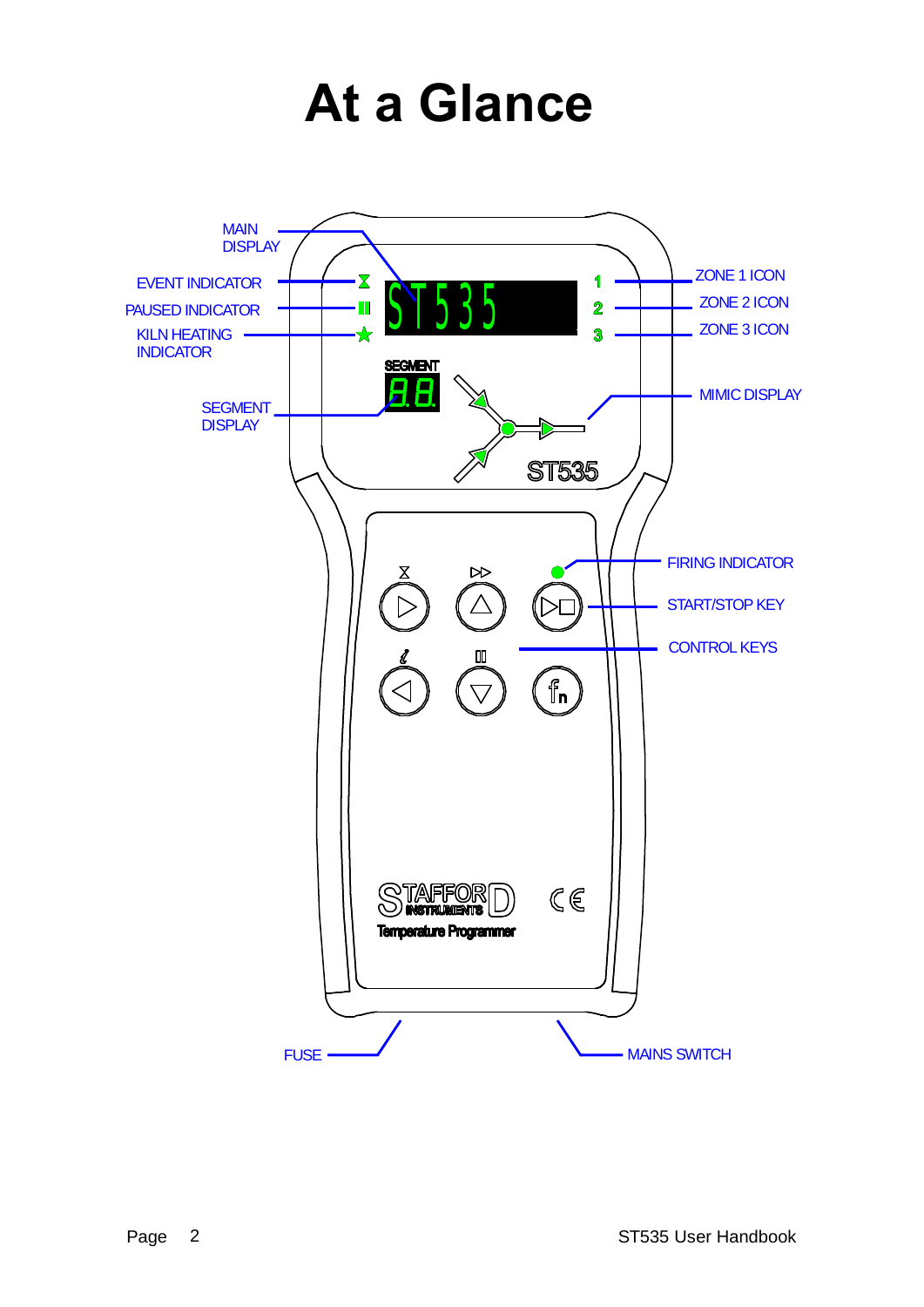# **Quick Start Guide**

| Switch on & wait for kiln temperature display                                                              |  |  |  |  |  |  |
|------------------------------------------------------------------------------------------------------------|--|--|--|--|--|--|
| To run a firing program set up previously press<br>key<br>the<br>n                                         |  |  |  |  |  |  |
| To stop the firing at any time press the<br>key<br>again                                                   |  |  |  |  |  |  |
| To review firing data press the<br>key to enter the<br>programming mode                                    |  |  |  |  |  |  |
| 8 <sup>°</sup><br>To change firing data press the<br>keys to<br>change the displayed value                 |  |  |  |  |  |  |
| Use the key again as necessary to step to the<br>next firing value or segment to be reviewed or<br>changed |  |  |  |  |  |  |
| To mark the end of a program set a ramp rate to<br>END with the key                                        |  |  |  |  |  |  |
| To exit the programming mode either wait 20<br>seconds or press the ■ key to start firing                  |  |  |  |  |  |  |
| If the keyboard is locked then press and hold<br>down the fn key for 5 seconds to unlock                   |  |  |  |  |  |  |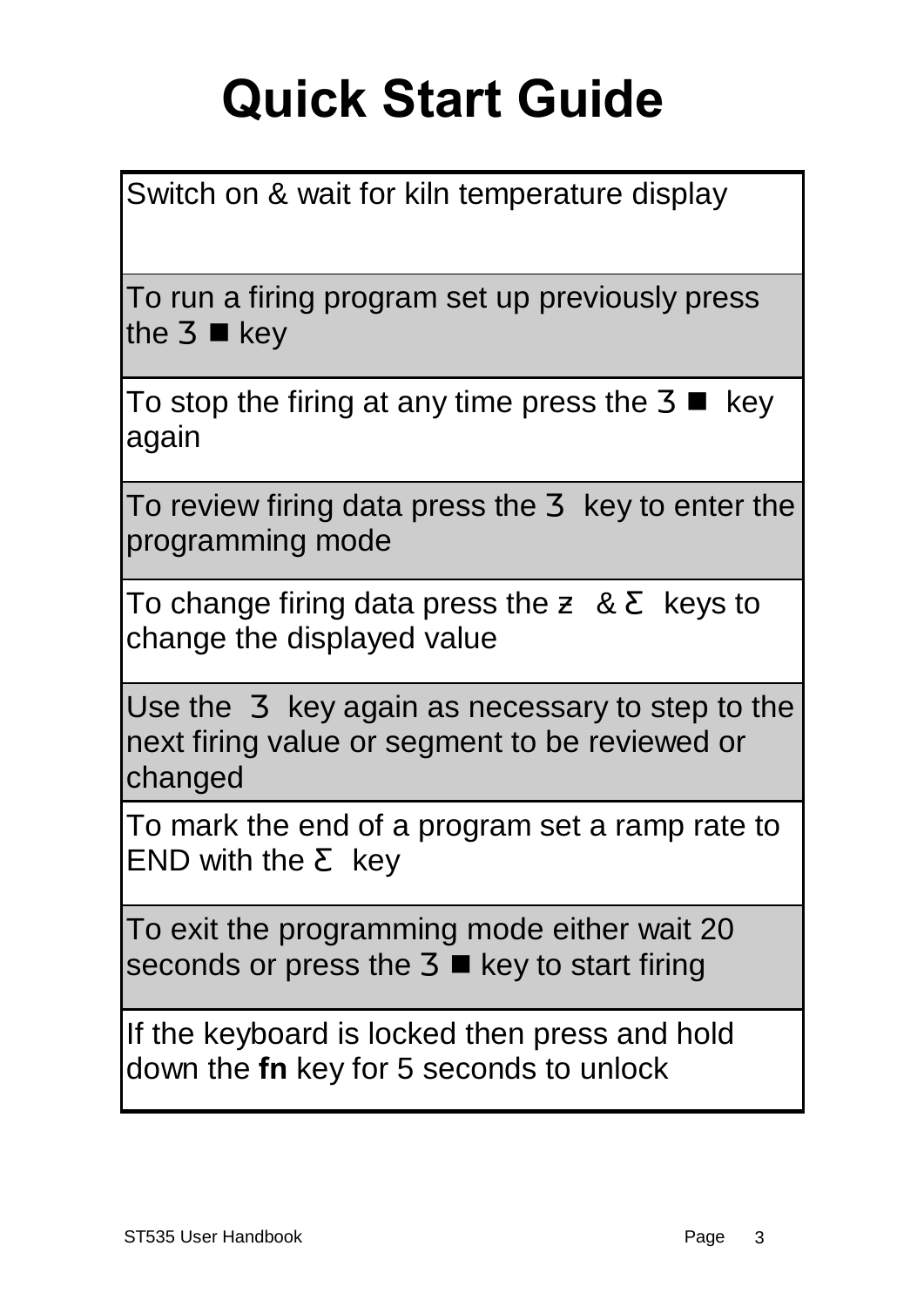## **Contents**

| 3  |
|----|
| 4  |
|    |
|    |
|    |
|    |
|    |
|    |
|    |
|    |
| 13 |
| 15 |
| 16 |
| 19 |
|    |
|    |

## **Features**

- Multi-zone (1,2 or 3 zones)
- · 32 programs each with 32 segments
- · 1 controlled heating / cooling ramp + soak per segment
- · Soak periods up to 99 hours 59 mins
- · Ramp rates from 0.1 to 999°/hour + FULL
- Ideal for glass or ceramics use
- · Programs can be altered while firing
- · Program pause and advance facilities
- · Keyboard lockable
- · Delayed start facility up to 99 hours 59 mins
- Power failure recovery
- Energy used display
- Setpoint display
- · Alarm buzzer & alarm relay output
- · Programmable event / damper / fan relay output
- · Mains power switch
- · °C/°F operation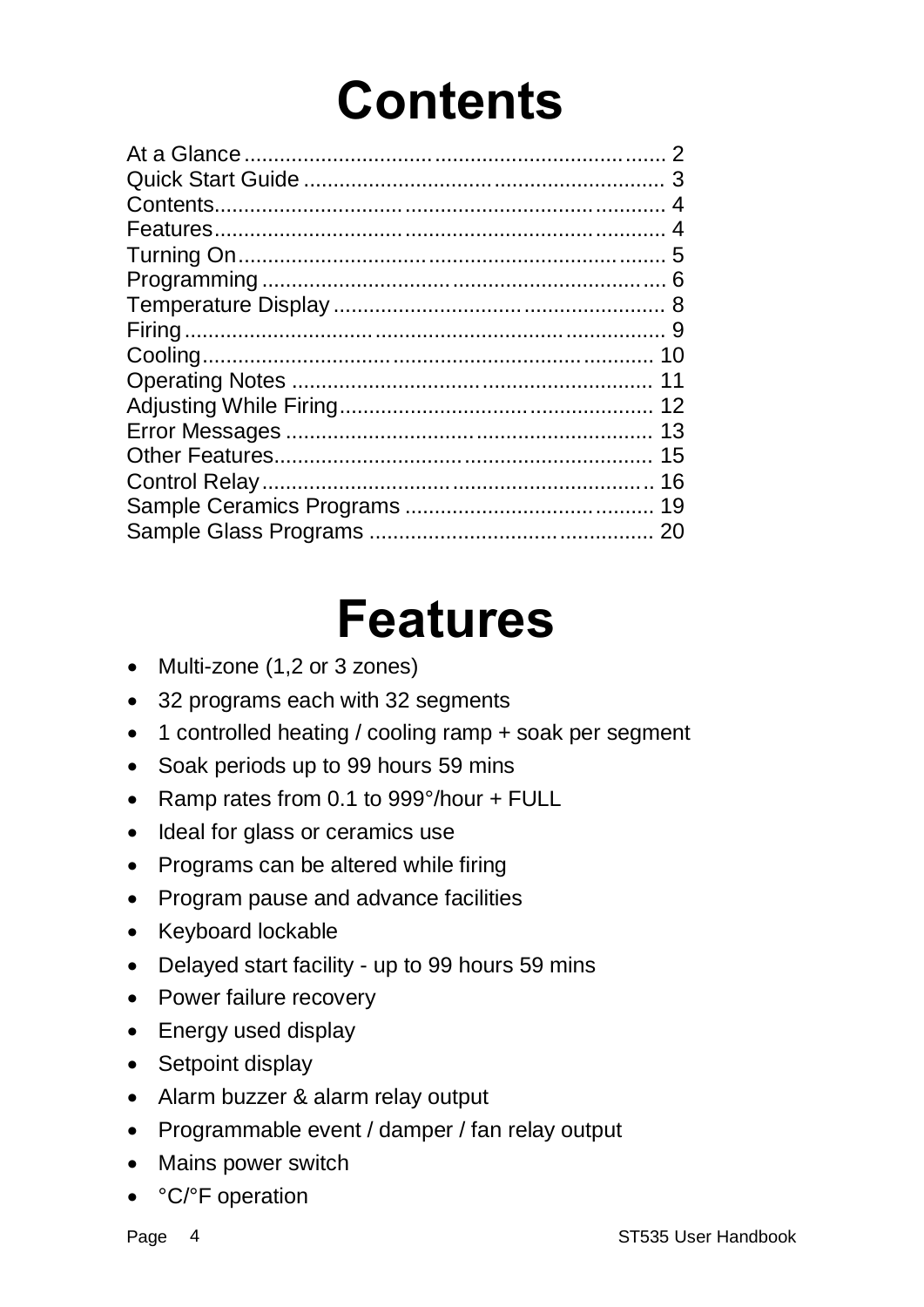# **Turning On**



If any mimic panel lamps are on then the ST535 is firing. To stop the firing press the  $\blacksquare$  key.



During firing the star icon will light to show when heating power is being applied to the  $\overline{2}$ kiln.



Note: During power up the SEGMENT display shows the operating units (°C/°F) of the ST535 (Installer adjustable).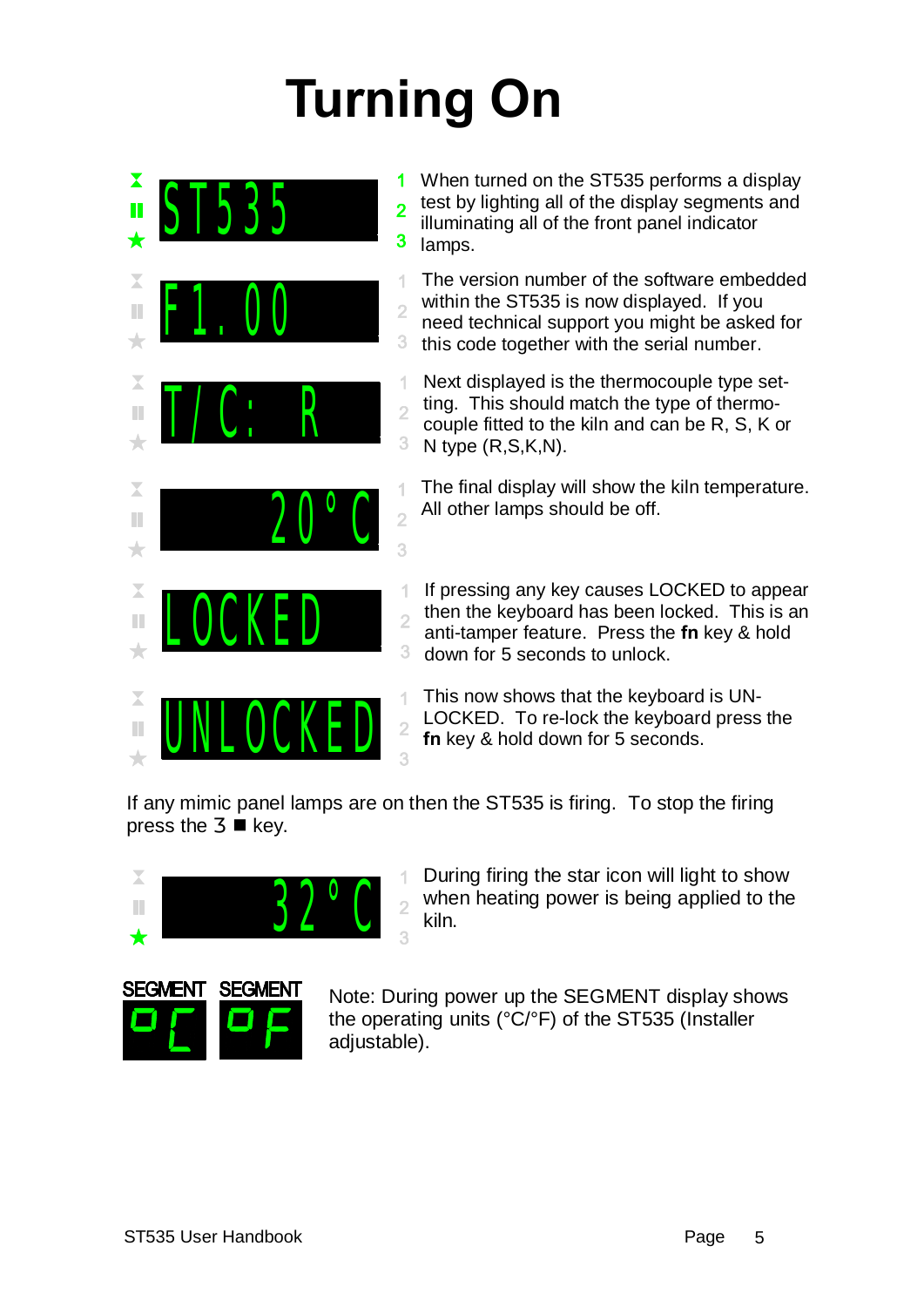## **Programming**



An ST535 firing segment comprises a ramp followed by a soak period. Two segments can be used for simple firing (biscuit firing for example) or several segments can be used per program for complex firing (crystal glazing or glassmaking for example).

The ST535 ramps the kiln temperature at the required ramp rate until the kiln reaches the soak / target temperature. It then soaks (dwells) at the soak temperature for the soak period. It then runs the next segment until the end of the program is reached.

The ST535 is capable of both positive (heating) ramps and negative (cooling) ramps - as used in glassmaking for annealing. The type of ramp is clearly shown on the mimic display during firing.

The ramp rate is settable in the range 0.1 to 9.9°/hour then 10 to 999°/hour or FULL (full power) or END (end of program).

The soak / target temperature is settable over the range 0 to 1400°C (2552°F).

The soak period is settable over the range 00.00 (no soak) to 99 hours 59 mins.

#### *Note: during soaking the ST535 display alternates every 15 seconds between kiln temperature and soak period remaining.*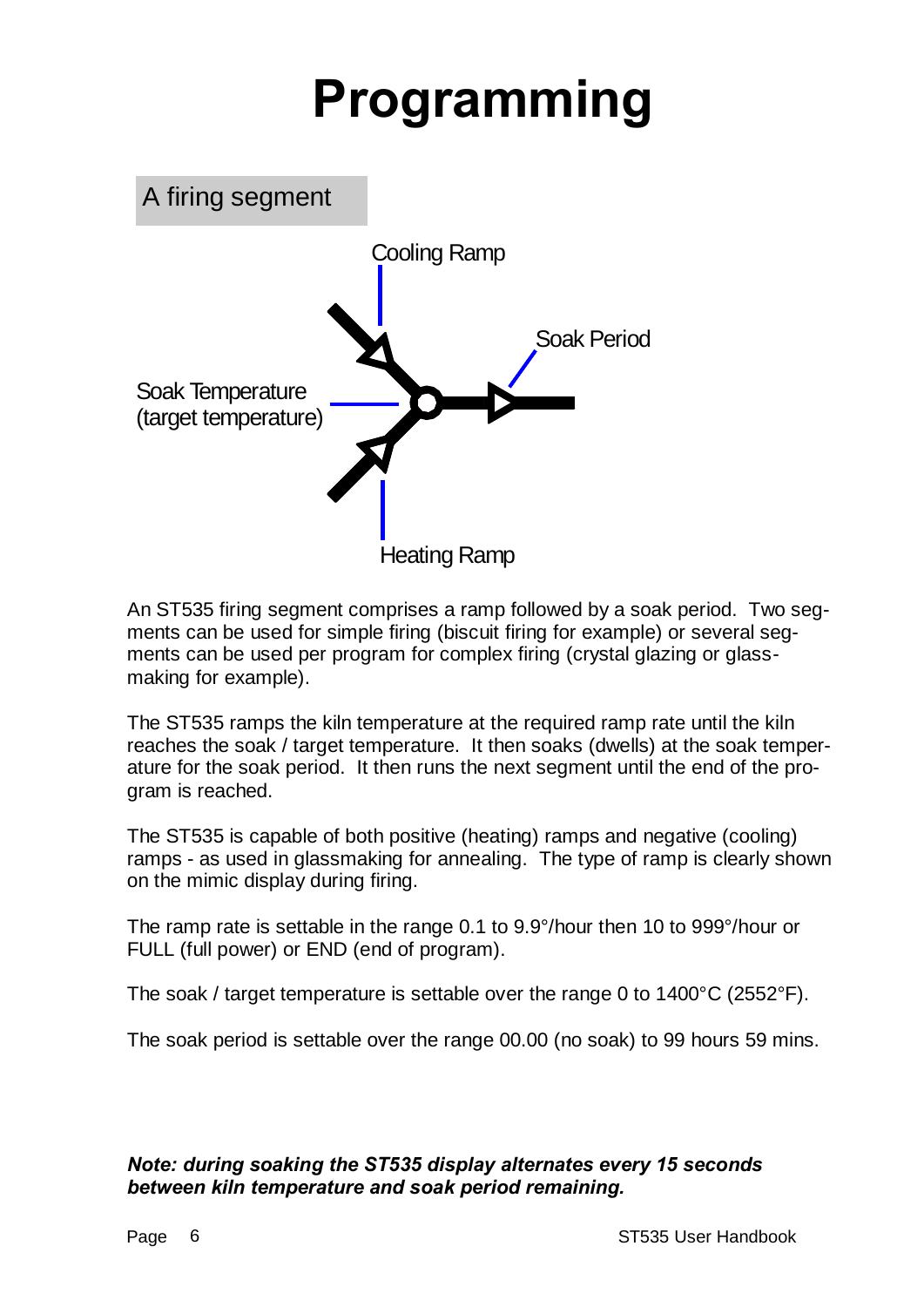#### Altering a program



When not firing there are no indicators lit on the mimic panel, the run indicator is off and the display shows the current kiln temperature.

The controller settings can be reviewed by pressing the key.



The first push of the key flashes the program number display. The required firing program can now be selected with the & keys.

*Note: holding down the ▲ or ▼ keys causes rapid change of the displayed value.*



The next push of the key displays the ramp rate in the range END, 0.1-9.9°/HR, 10-999°/HR or FULL. This can be altered with the & keys. The heating ramp or the cooling ramp

The next push of the key displays the soak temperature. This can be altered with the & keys. The soak temperature indicator on the mimic panel will flash.

The next push of the key displays the soak period in hours:minutes. This can be altered in the range 00:00 to 99:59 with the & keys. The soak period indicator on

indicator on the mimic panel will flash. END marks the end of the program. FULL heats or cools as fast as possible.



Χ 00:15 П 3  $\rightarrow$ 

the mimic panel will flash.



The next push of the key increments the segment number digit and firing data for the next segment can be entered.



Program data entry is terminated if END is selected for a ramp rate with the key.

Program data entry is also automatically

3. terminated if the maximum number of seg-

*Note 1: available ramp rate displays are: END, 0.1 … 999 & FULL. If END is shown but another segment is required then push the ▲ key to obtain the required ramp rate (in the range 0.1°/hr to 999°/hr). If full power is required then push the ▲ key until FULL is displayed. To mark the end of the program push the▼ key until END is displayed*

*Note 2: to exit programming without cycling through all of the above steps wait 20 seconds without pressing any keys - the ST535 will revert to the idle display. Alternatively press the* n *key to exit programming and to begin firing immediately.*

*Note 3: the ◄ key can be used to reverse through the programming steps to correct errors or to exit programming mode.*

#### ST535 User Handbook **Page 7** No. 2014 12:35 User Handbook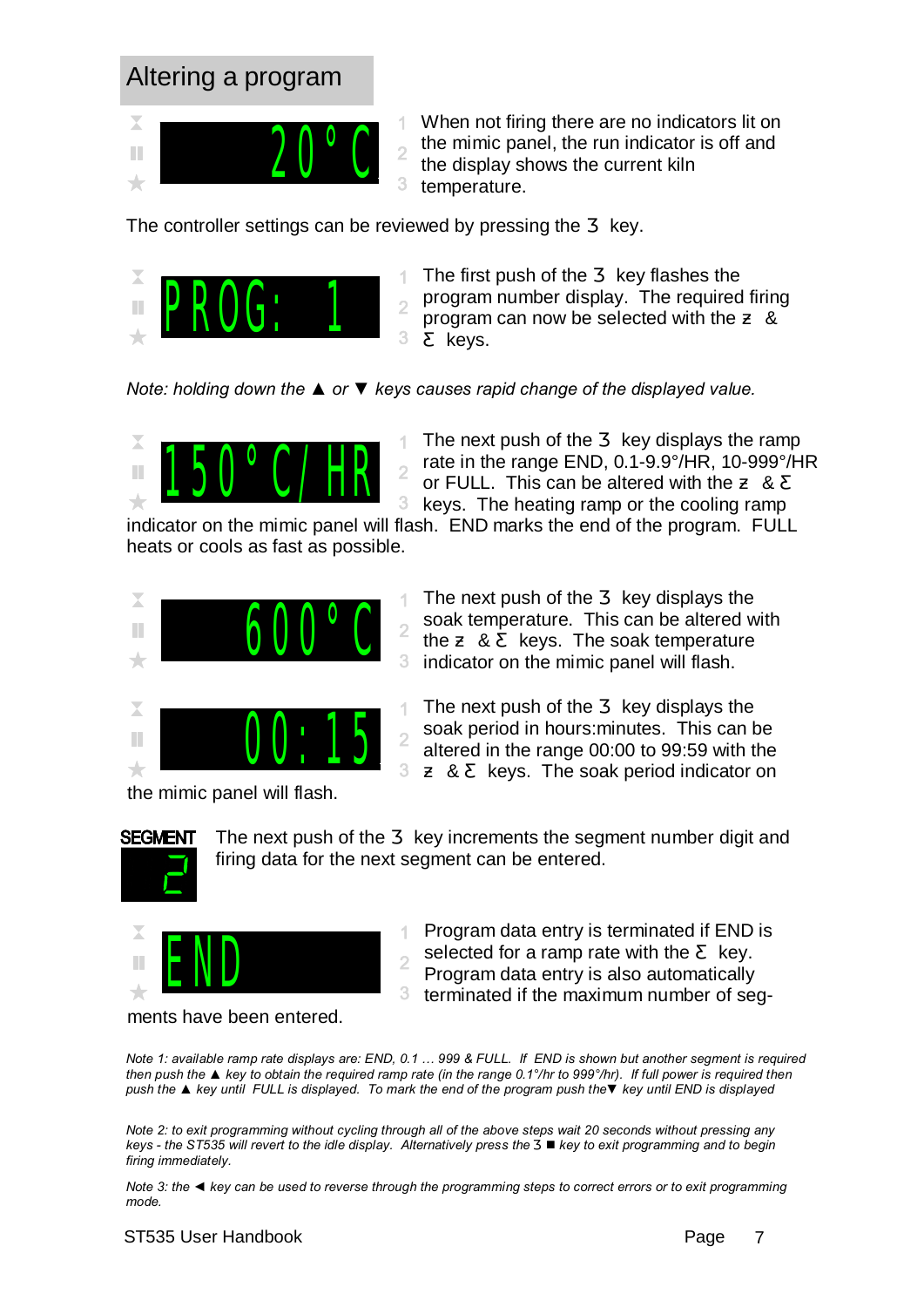## **Temperature Display**

*This section only applies to multi-zone (2 or 3 zones) kilns. A single zone kiln will always show the temperature of zone 1 only.*



For a single zone kiln the zone icons are not used and the temperature of zone 1 is always<br>  $\frac{2}{3}$  displayed.

For multi-zone kilns the temperature of each zone can be displayed. Zone 1 is displayed by<br>2 default when the ST325 is powered on.<br>3

To change the displayed zone press either the or keys. The zone number icons will change to show which zone temperature is being displayed.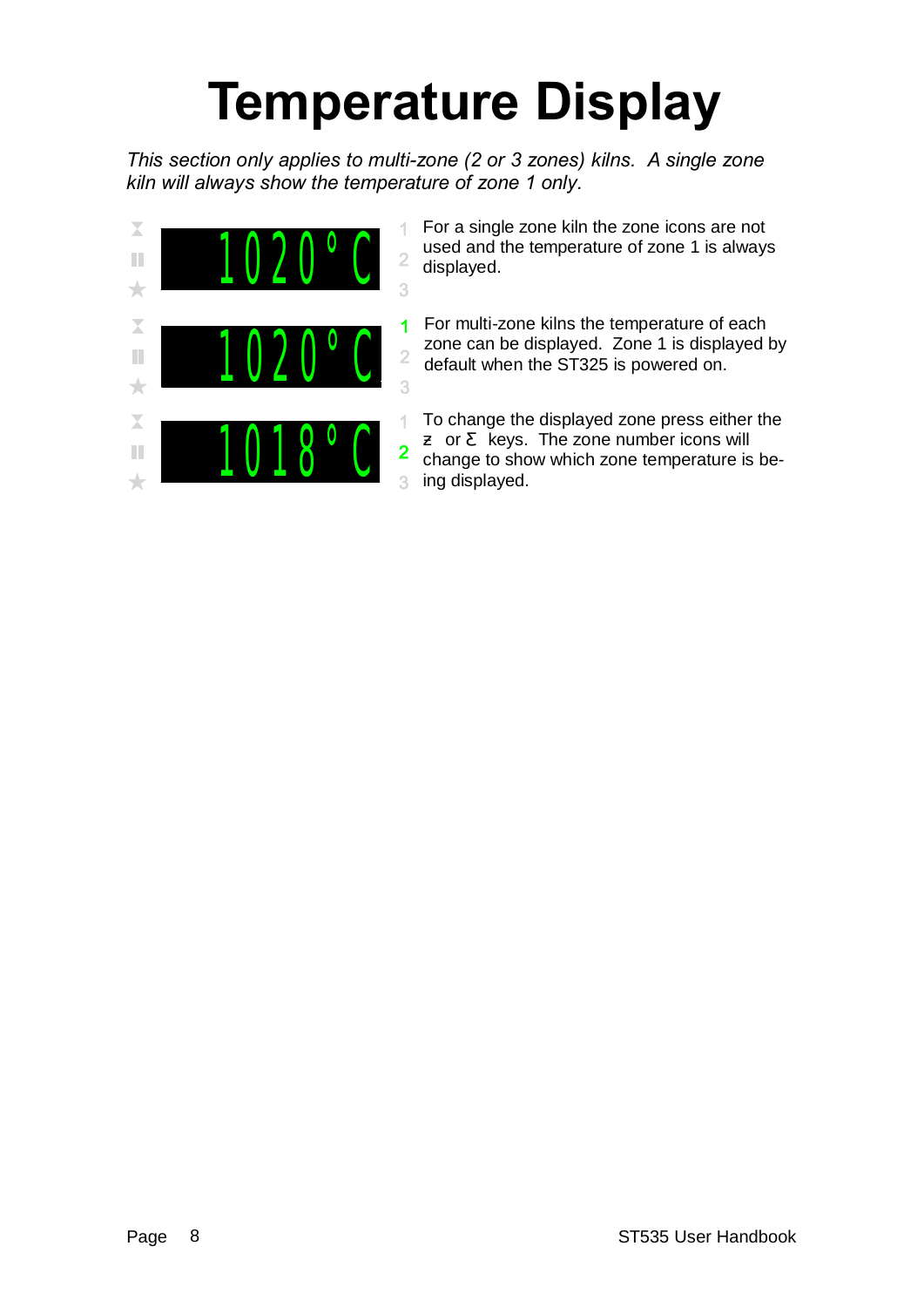# **Firing**

To start a firing press the  $\blacksquare$  key. The firing indicator lamp will flash.



With the firing indicator flashing an optional start delay up to 99 hours: 59 minutes can be entered with the & keys.

After 10 seconds, or immediately if the  $\blacksquare$  key is pressed again, the firing will commence and the firing indicator lamp will remain lit.

To stop the firing prematurely at any time press the  $\blacksquare$  key again. The firing indicator lamp will go out.

*Hint: it is good practice to check that the program is correct by pressing the ► key & checking the program number & program contents before pressing the* **►**n *key to start a firing. It is also a good idea to have a written record of the contents of the firing programs kept and displayed near the kiln especially if there is more than one user of the kiln.*

*Note: during ramping the ST535 will perform either controlled heating or controlled cooling - as indicated on the mimic display. During soaking the ST535 display alternates every 15 seconds between kiln temperature and soak period remaining. At the end of each segment the segment number display will be incremented.*

*Information: The ST535 operates by calculating the amount of energy required by the kiln every 30 seconds (installer adjustable). If for example 40% of full energy is required to maintain a particular ramp rate or a particular soak temperature then the ST535 will apply heating power to the kiln for 12 seconds every 30 seconds. The kiln heating indicator will light for 12 seconds every 30 seconds. If the kiln has a contactor then a loud click will be heard both when the kiln heating indicator lights up and when it goes out. If full heating power is required then the kiln heating indicator will remain lit. If full cooling is required the kiln heating indicator will remain off.*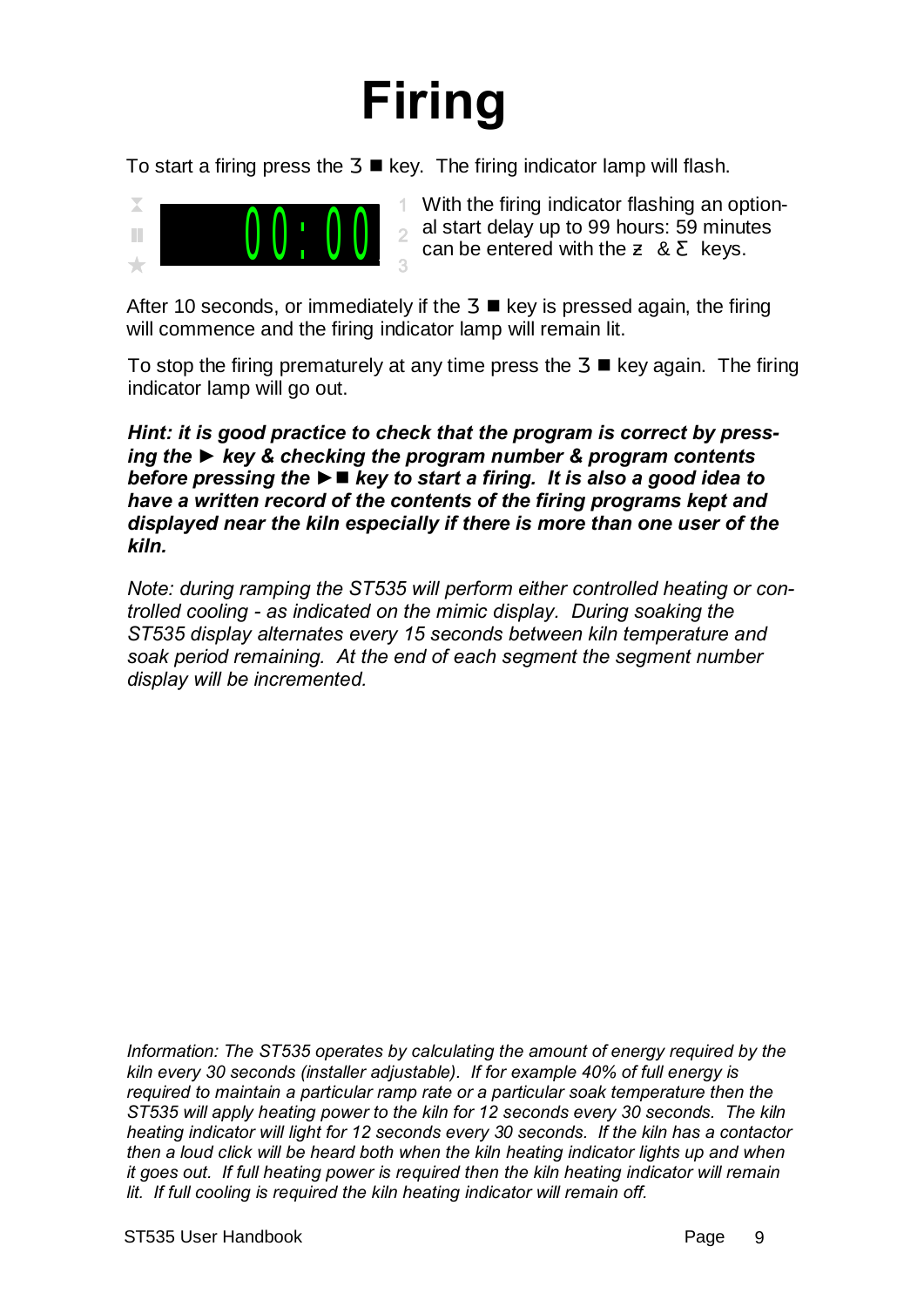## **Cooling**

Upon completion of firing the ST535 lights all lamps on the mimic display and the kiln is allowed to cool naturally.



While the kiln temperature is above 40°C the display alternates every 5 seconds between the kiln temperature and HOT.



When the kiln has cooled to less than 40°C the display alternates every 5 seconds between the kiln temperature and END.

To return the ST535 back to idle condition ready for the next firing press the  $\blacksquare$  key (or turn off the power to the instrument).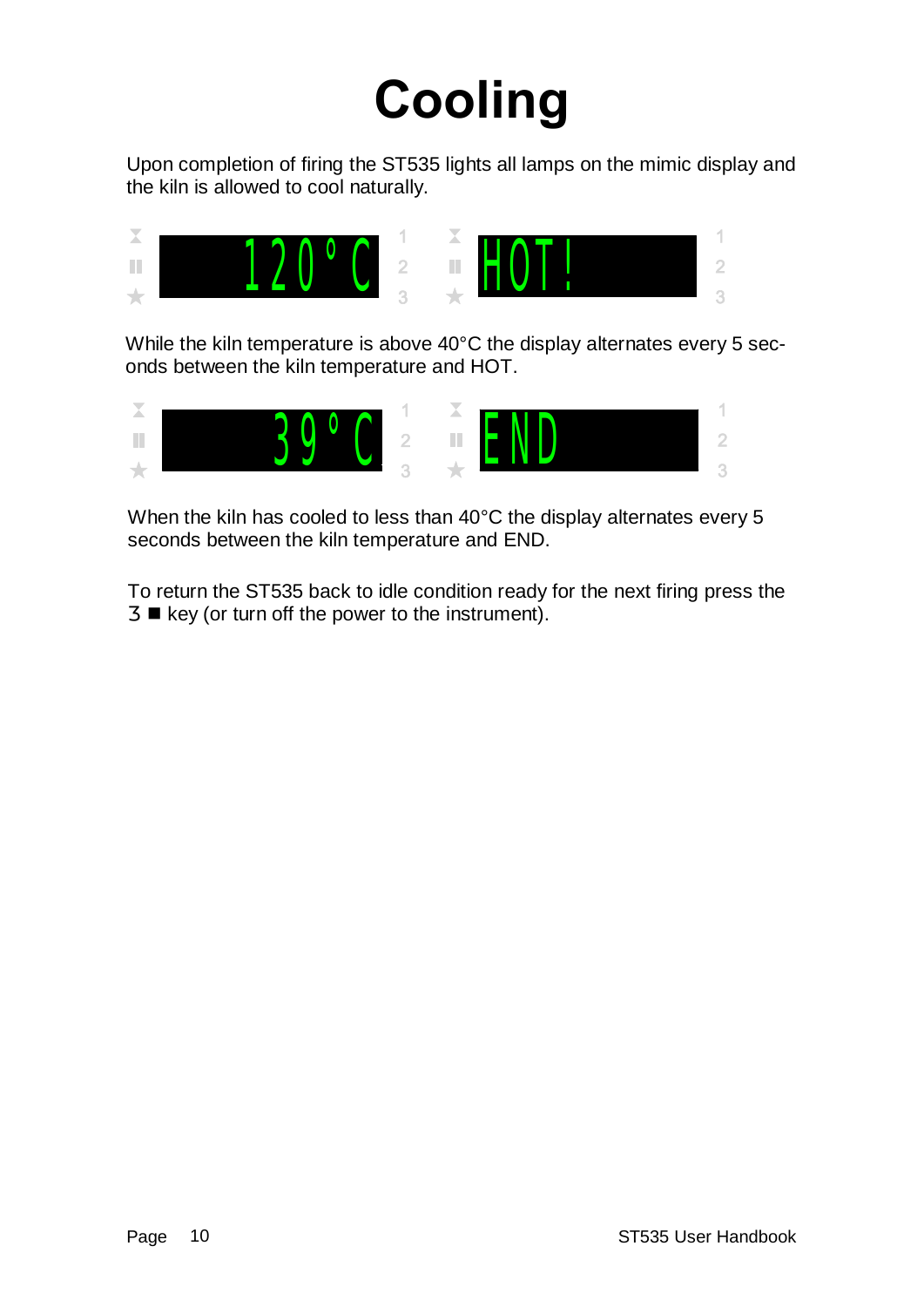# **Operating Notes**

#### Kiln too slow

If the ST535 is programmed to heat the kiln at a faster rate than the kiln is capable of then the ST535 will turn on full power then wait until the kiln temperature has risen to the correct temperature before proceeding to the next ramp or soak segment.

Likewise if the ST535 is programmed to cool the kiln at a faster rate than the kiln is capable of then the ST535 will apply zero power then wait until the kiln has cooled to the correct temperature before proceeding to the next ramp or soak segment.

#### Heating & Cooling Ramps

The ST535 is capable of controlled ramps for both heating and cooling. The type of ramp required is determined by comparing the required soak temperature to the soak temperature in the previous segment and is shown on the mimic display.

#### ■ Key Operation

If the  $\blacksquare$  key is pressed during a firing then the firing will be halted (not paused). Pressing the  $\Box$  key again will cause the ST535 to restart the firing from the beginning. The ST535 will look at the current kiln temperature and if this is greater than the required soak temperature then the ST535 will automatically *cool* from current temperature to the soak temperature. This may not be what is desired so the  $\Box$  key should only be used to halt the firing in an emergency.

The program can be paused or program data can be changed while the controller is firing. This is a better option than using the  $\blacksquare$  key. The program advance feature is however available to recover quickly from  $\Box$  key operation if required (see %Adjusting While Firing+section).

#### **Memory**

All programs & necessary data are remembered when the ST535 is turned off. In the event of power failure during firing the ST535 will automatically resume firing when power is returned (this feature can be disabled: see installation handbook).

#### Delayed Start

By default the delayed start time period is initialised to 00:00 for each firing. The ST535 can however be configured to remember the delayed start time period (see Installation Handbook).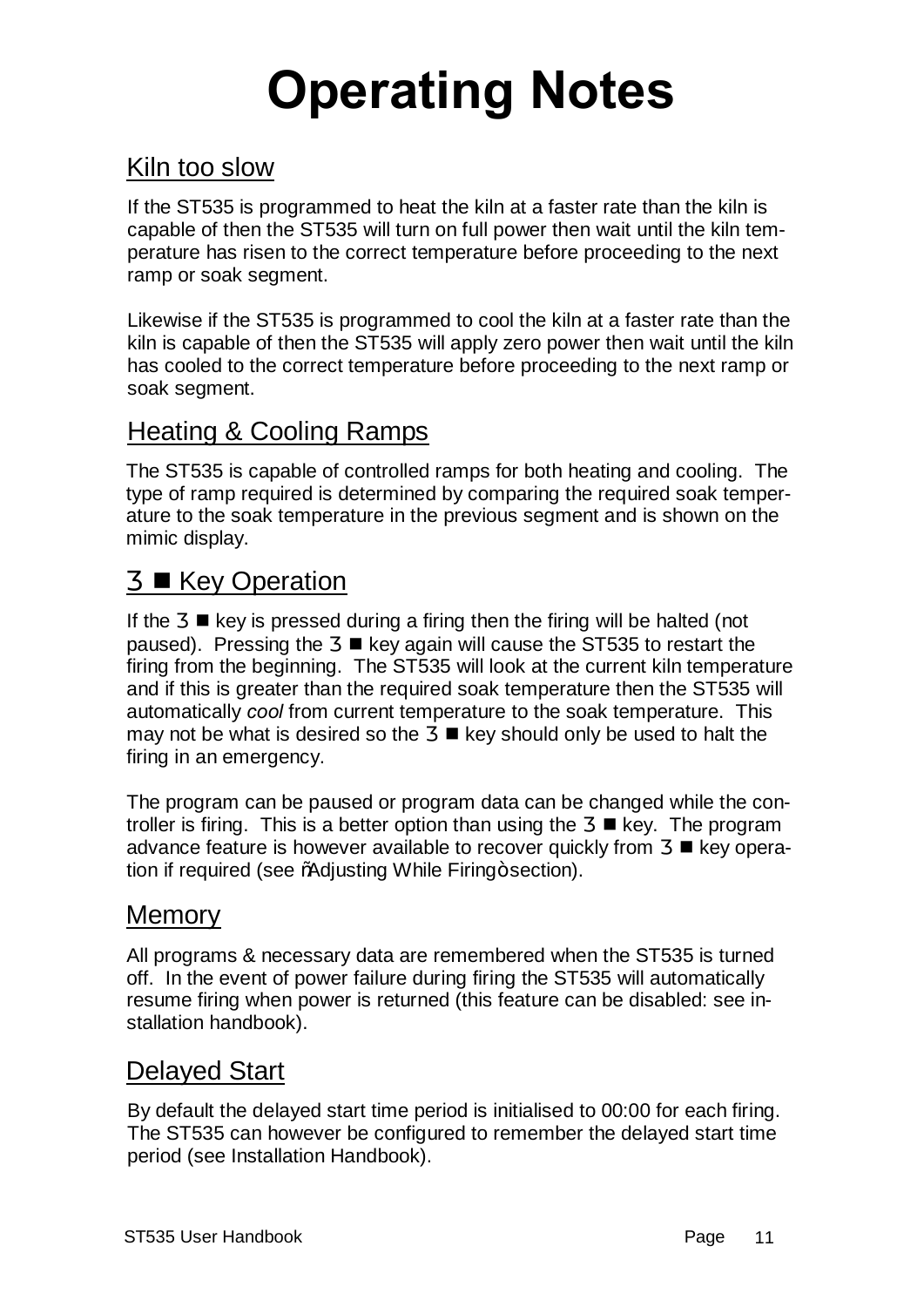# **Adjusting While Firing**

Firing values can be adjusted while the ST535 is firing. Also there are program pause and program advance features that are particularly useful for glass work.

### Adjusting Firing Values

While firing operate the key to select the required parameter as shown by a flashing lamp on the mimic display. The firing value is shown on the main display and can now be adjusted with the & keys in the usual way. The contents of the current segment or any segment still to be executed can be changed. Firing will still carry on as normal while these changes are being made. The ST535 will return to its normal running display 20 seconds after key presses cease (or immediately after END is displayed).

Changes made to programs in this way are stored and are used for subsequent firings.

### Program Advance Facility

While firing press and hold down the **fn** key then press the key to obtain the  $\rightarrow$ (advance) function. The ST535 will sound a short beep and the executing program will immediately advance one step as indicated by lamps on the mimic panel. The effect of this is as follows:-

If ramping then the ST535 will switch to soak at the current kiln temperature. If soaking then the ST535 will advance to the next segment if any, or else it will end the firing.

Changes made to the operation of the ST535 in this way are temporary and are not stored.

### Program Pause Facility

While firing press and hold down the **fn** key then press the key to obtain the **II** (pause) function. The ST535 will sound a short beep and the executing program will pause at the current kiln temperature. The pause indicator (**II**) will light. To release the pause repeat the above action.



While paused, the kiln temperature display will alternate periodically with a scrolling PAUSED<br>display and a beep will be sounded.

#### *WARNING - PROGRAM PAUSE*

*The program pause facility should be used with care. Program execution is suspended and the kiln will be held at its current temperature. If left too long at high temperatures kiln damage could result. Pause will automatically release after an Installer-defined time period (default: 2 hours - see Installation Handbook).*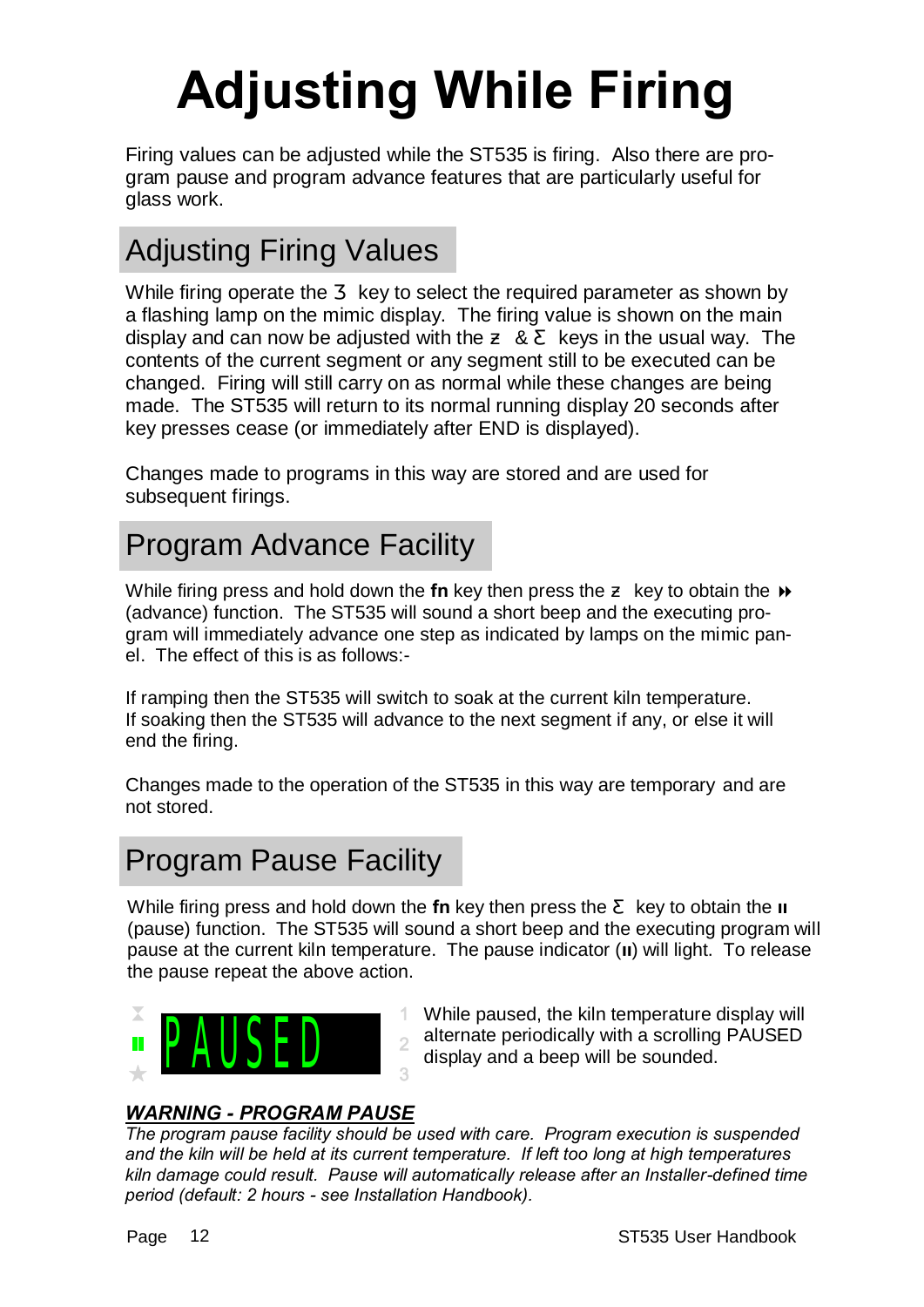## **Error Messages**

If the ST535 detects a problem the buzzer will sound and an error message will be displayed. This error message will alternate with a display of kiln temperature. The segment number display will show where the error occurred.

To obtain more information on the error operate the key. The first press will display the maximum temperature reached in the firing. The second press will display the length of time that the error has been present. The buzzer will mute.



Heating error. The kiln temperature is not increasing as required. The kiln has been on full power for 1 hour but the temperature has not increased by at least 8°C.

Possible causes: kiln door or lid not closed properly or door switch faulty or needs adjusting. Heater element open circuit or elements too old. Electrical power phase failure or contactor failure.



Possible causes: contactor failure (contacts welded?) or thermocouple connection intermittent or high resistance.



- Kiln temperature overshoot. The kiln temperature exceeds the desired temperature by a preset limit.
- Maximum firing time exceeded. The length of the firing has exceeded an installer selectable limit.
- Maximum room temperature exceeded. The internal temperature of the ST535 has exceeded an installer selectable limit.

Possible causes: kiln room vent fan failure, kiln room too small, ventilation grills blocked, damper or bung left open, controller mounted too close to kiln.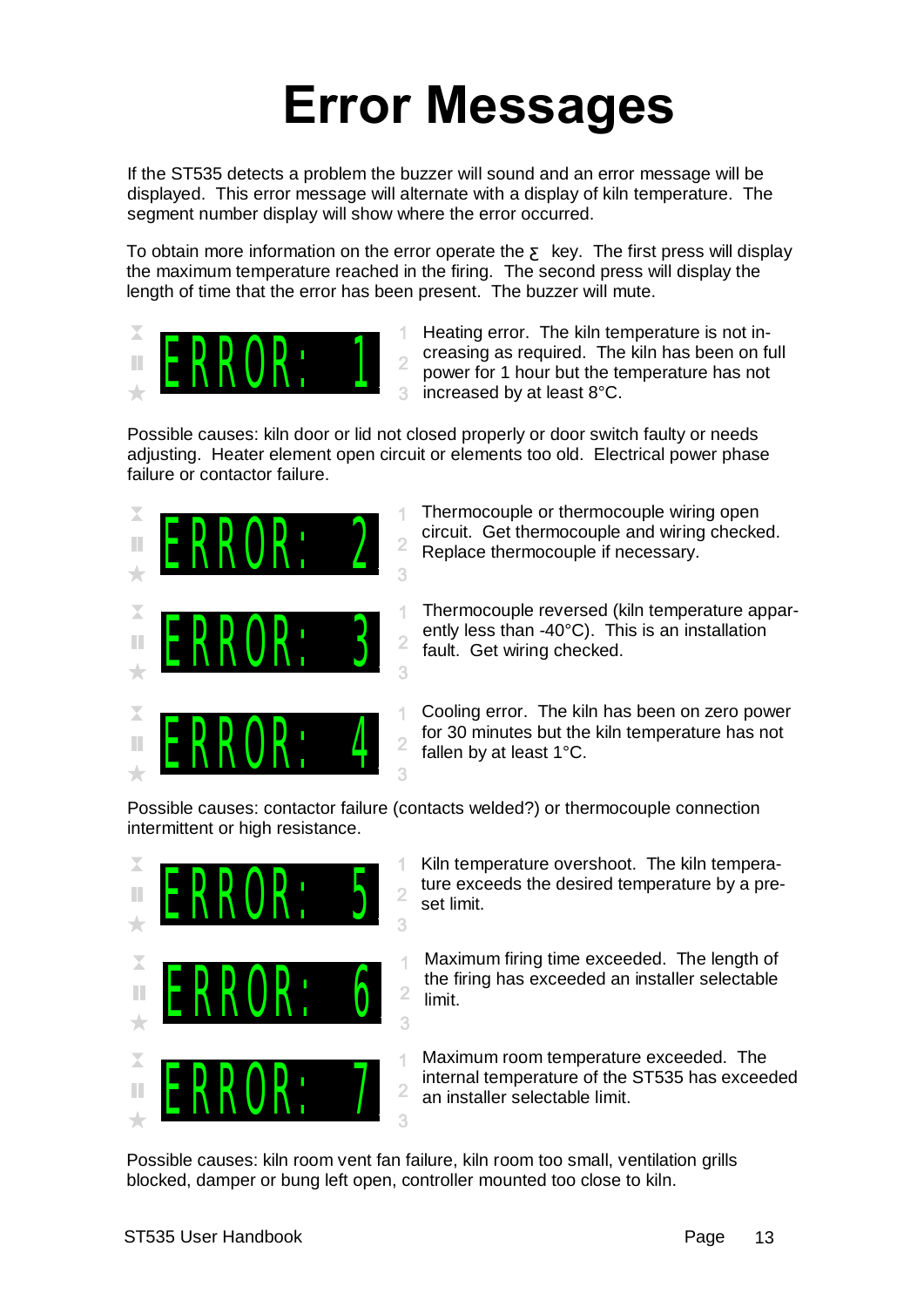

Internal data conversion circuit (ADC) error.



Maximum allowable differential temperature between zones exceeded. The temperature of zone 2 or zone 3 has varied from zone 1 by an installer selectable limit.

All these error messages cause the ST535 to terminate the firing. The alarm buzzer will sound once per second. To reset the ST535 turn off the power to the instrument and have the fault investigated and rectified by your installer or kiln service engineer.

#### *Note: these error messages are provided to detect kiln faults and so offer some protection to the kiln.*

*Technical note: these error messages will cause the alarm relay to open.* 

#### Firing Program Errors



Program Error. This error message is displayed if a potential error is detected within the firing program when the  $\blacksquare$  key is pressed to start a firing. The alarm buzzer will sound 3 times and the segment display will show the suspect seg-

ment number. To clear this error press the key. The ST535 will now enter programming mode to allow the suspect program to be viewed and altered if necessary. If a fault is found then correct it. If no fault is found then press the  $\blacksquare$  key again to force the firing program to start. A potential programming error is defined as a very low ramp rate to a very low temperature. Such a programming fault might cause very long firing times with potential kiln damage.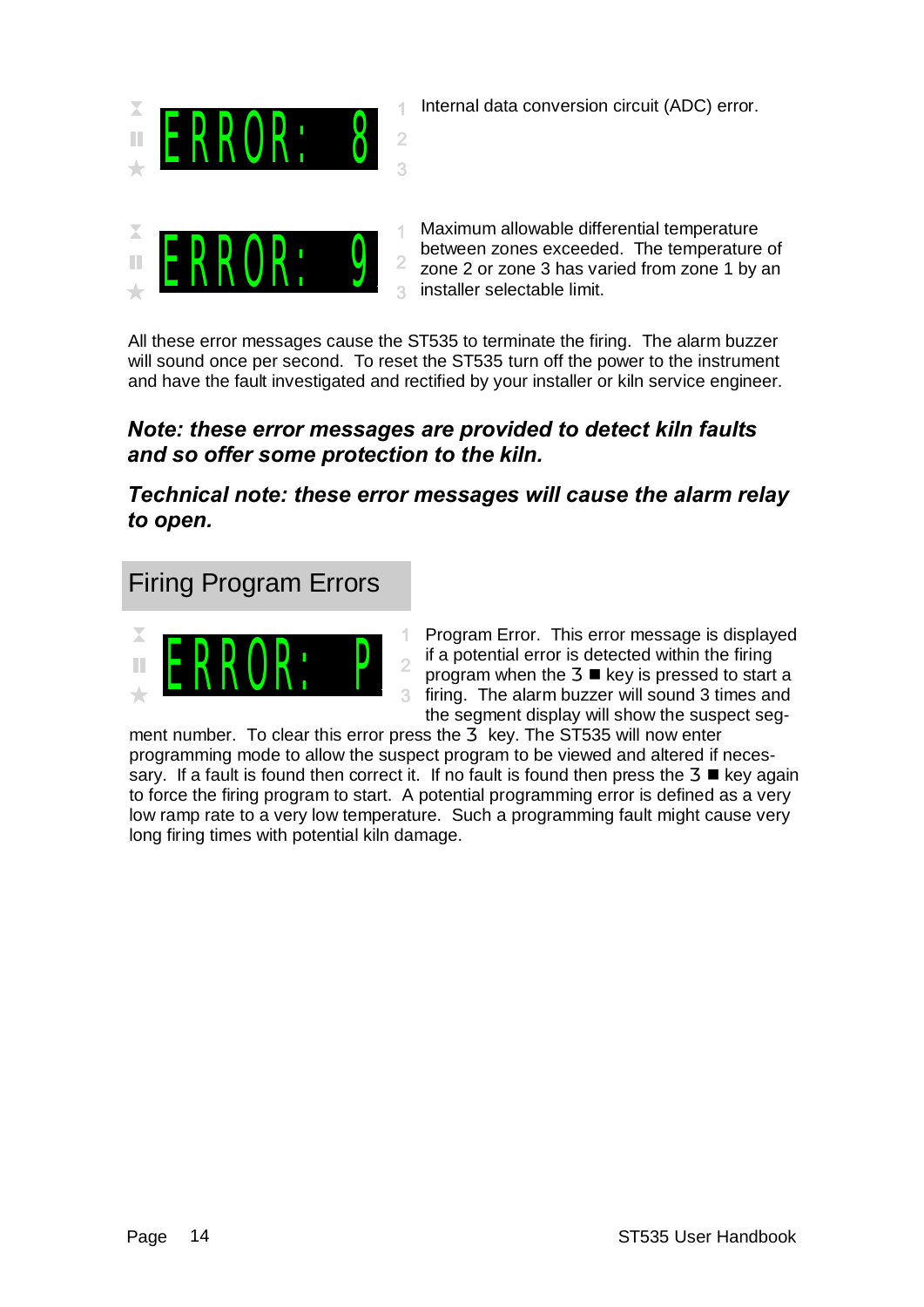## **Other Features**

### Energy Used & Setpoint Displays



Press and hold down the **fn** key then press the key at any time to show the amount of electrical energy used in kWh. During a firing the energy used so far is shown.

After a firing the total energy used for the firing is shown. This information is stored while power is off and is only reset to zero when a new firing is started. If the value displayed is always 0.0 then the kiln power rating has not been configured - see installation handbook.

Operating the key a second time shows the current set-point (the temperature which the ST535 is currently trying to achieve).

### Keyboard Lock Facility

The keys on the ST535 can be locked so that pressing them has no effect. This is an anti-tamper feature used to ensure that the operation of the ST535 or the program data cannot be altered by un-authorised people. The ST535 can be locked when it is idle (not firing) or while it is firing. It cannot be locked while it is being programmed.



- Press and hold the **fn** key down for 5
- $\frac{2}{3}$  seconds to lock or to unlock.

### Power Failure Recovery

If power fails during firing then the ST535 recovers as follows:-

For power failure during start delay the ST535 times off the remaining start delay when power returns. For power failure during ramping the ST535 continues the ramp it was previously executing. For power failure during soaking the ST535 ramps back up to soak temperature at the correct ramp rate then applies the remaining soak period. This recovery scheme can be disabled if required (see installation handbook) - the ST535 will then lock up with FAIL displayed and kiln off in the event of power failure.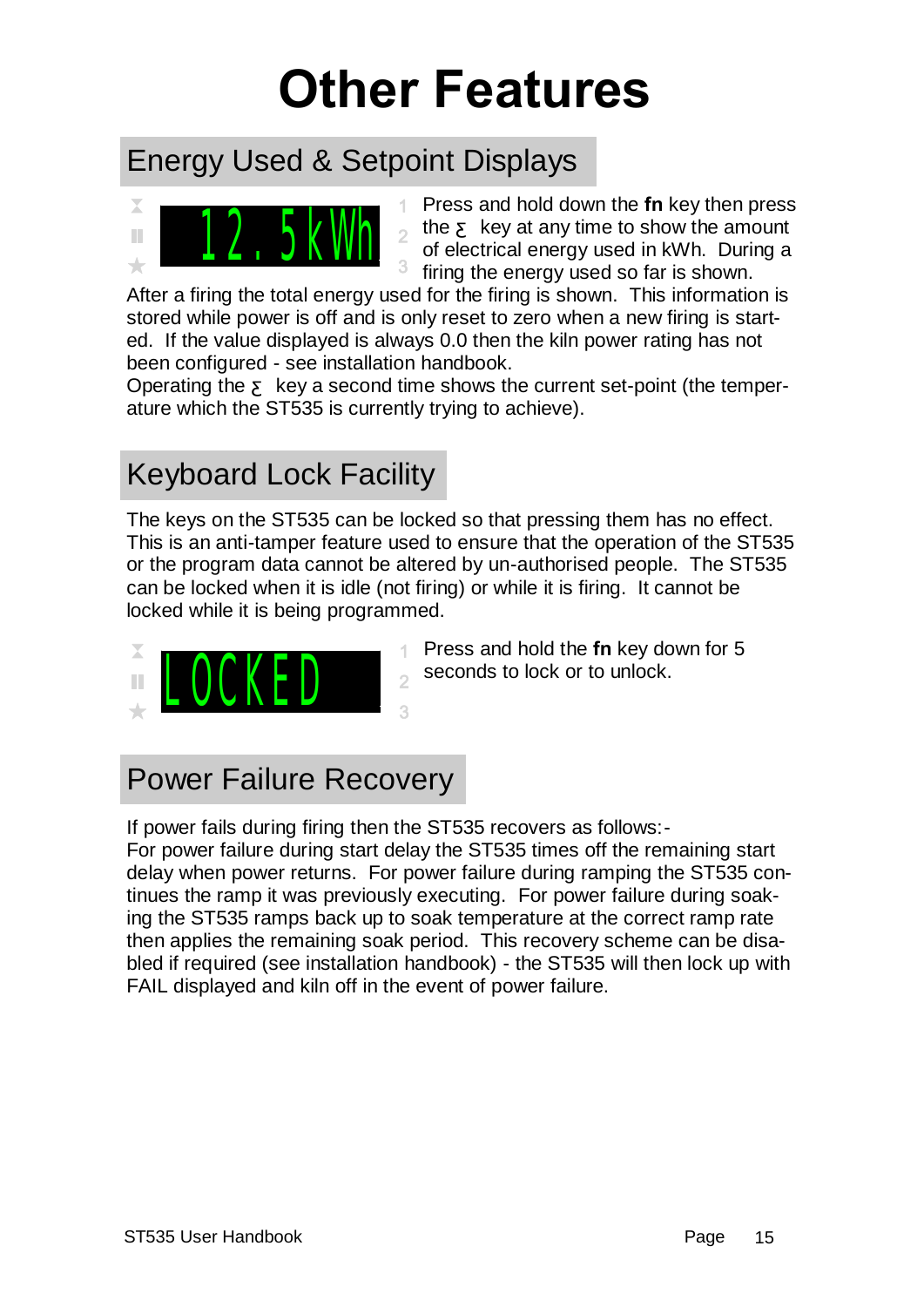# **Control Relay**

### Control Relay Configuration

The ST535 has a relay output that can be configured (see installation instructions) as an event output, a damper control output, a fan control output or not used.

### Event Output

The event relay can be programmed to change state at the start of a ramp and also at the start of a soak period. Thus both ramp and soak events are possible. The event output is ON (relay contacts are closed) when the event icon is lit. Prior to running a program the event output is OFF (relay contacts are open). The event output status is stored with the firing program.



While displaying a ramp rate the event output can be switched on or off by holding in the **fn** key then pressing the (event) key. The event output will be ON when the event lamp is on.

While displaying a soak period the event relay 1 can be switched on or off by holding in the **fn** key then pressing the (event) key. The event output will be ON when the event lamp is  $\overline{a}$ on.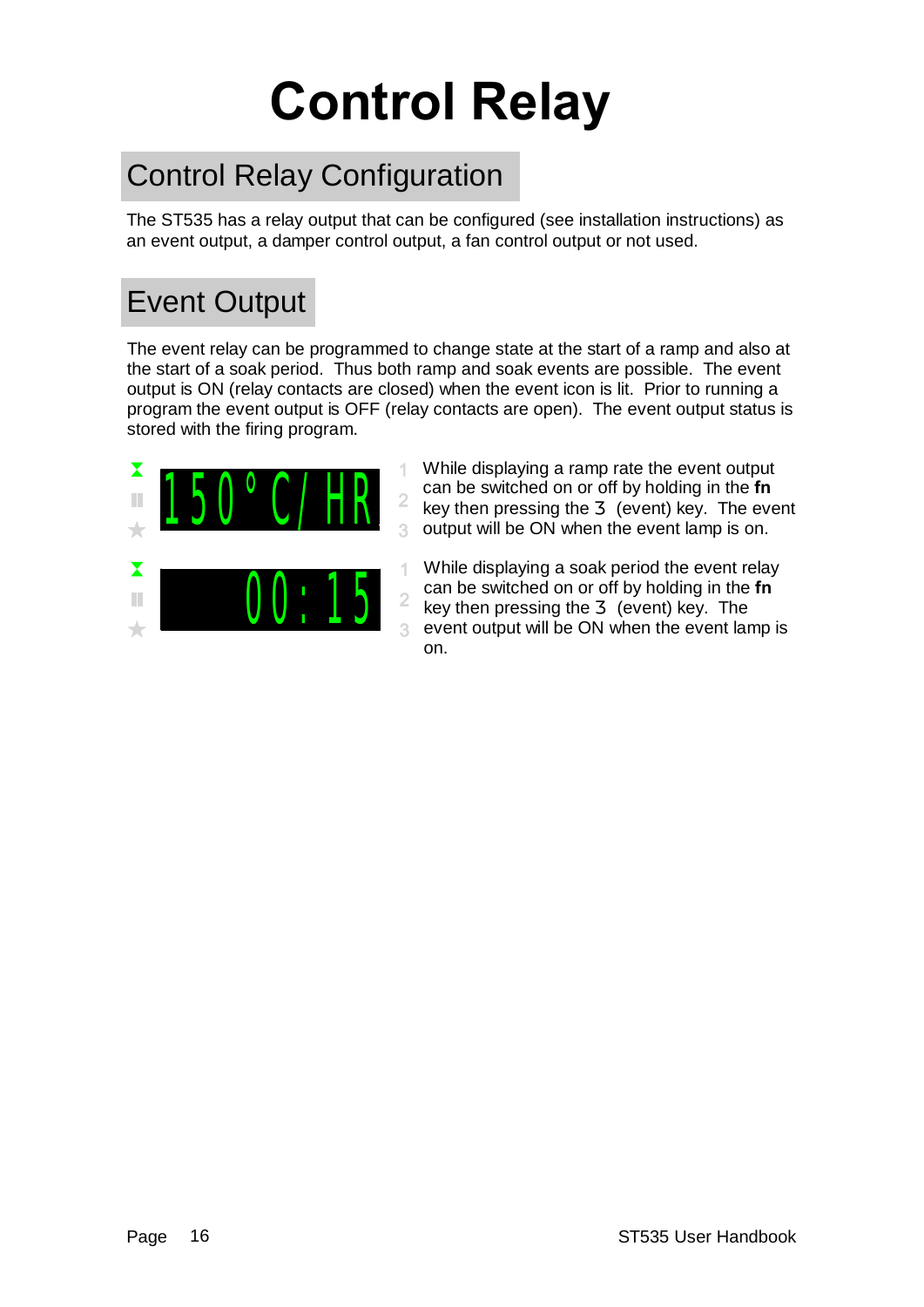### Damper Output

To enter the damper temperature configuration menu press the key and the  $\blacktriangleleft$  key down together while the controller is not running a program (firing indicator not lit).

*Note: in the sequence below if no key presses are detected within 30 seconds the ST535 will exit the menu and damper temperature changes will not be saved.*



The instrument will now reset and the new damper control temperatures will be stored.

#### *Note: in the sequence above it is important that the*  $\triangleright$  *key is pressed a total of 4 times else changes will not be saved.*

#### Damper Operation

Prior to firing the damper will be open. During firing, when the kiln reaches the damper close temperature, the damper will close. The event indicator will be on.

At the end of the firing and when the kiln has cooled naturally to the damper open temperature, the damper will open. The event indicator will be off.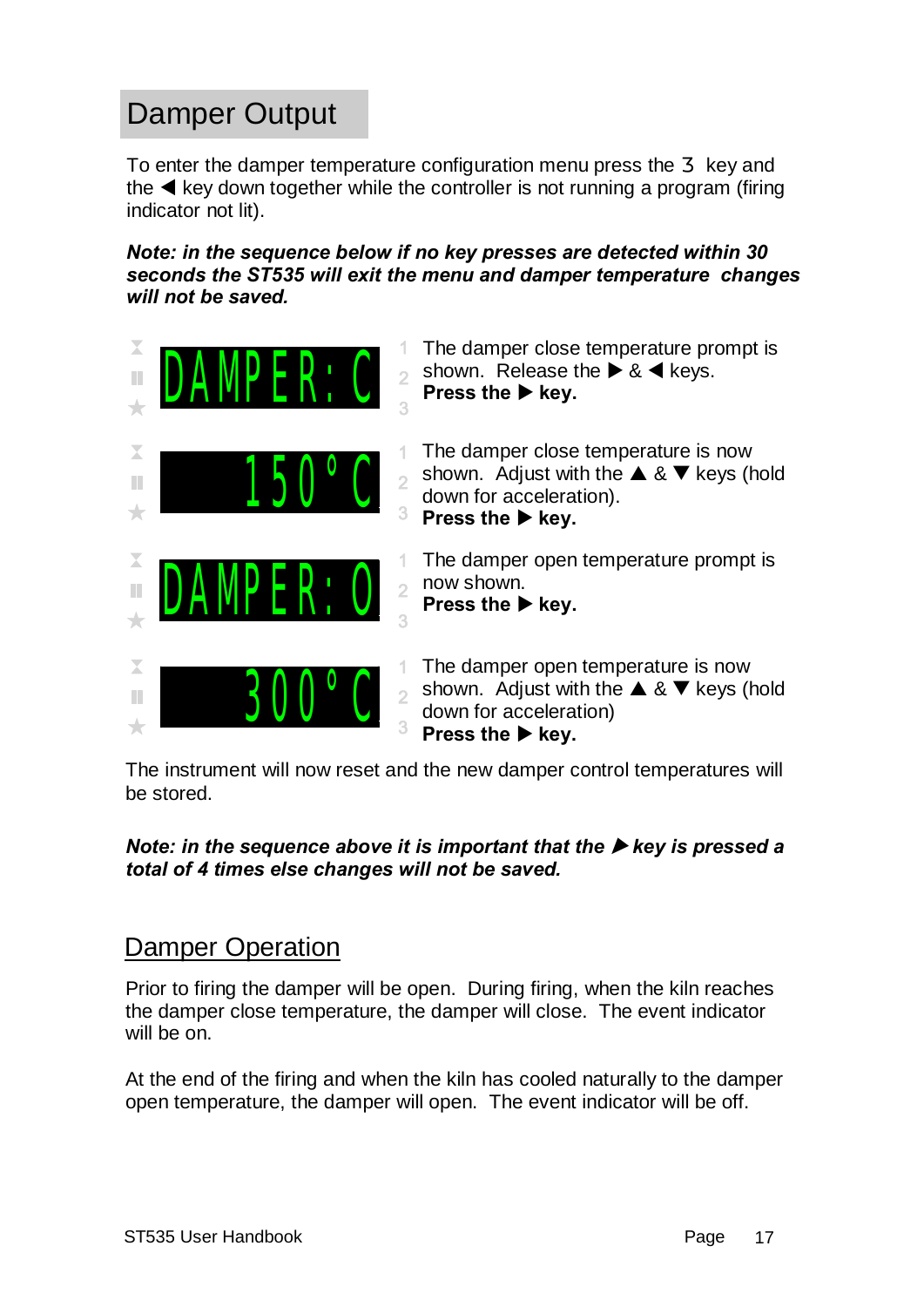### Fan Output

To enter the fan temperature configuration menu press the key and the  $\blacktriangleleft$ key down together while the controller is not running a program (firing indicator not lit).

*Note: in the sequence below if no key presses are detected within 30 seconds the ST535 will exit the menu and fan temperature changes will not be saved.*



The instrument will now reset and the new fan control temperatures will be stored.

#### *Note: in the sequence above it is important that the*  $\triangleright$  *key is pressed a total of 4 times else changes will not be saved.*

#### Fan Operation

Prior to firing the fan will be off. During firing the fan will start when the kiln temperature has risen to the fan start temperature.

The fan will remain on until the kiln temperature has risen to the fan stop temperature. The fan then turns off and remains off.

The event indicator is turned on while the fan is running.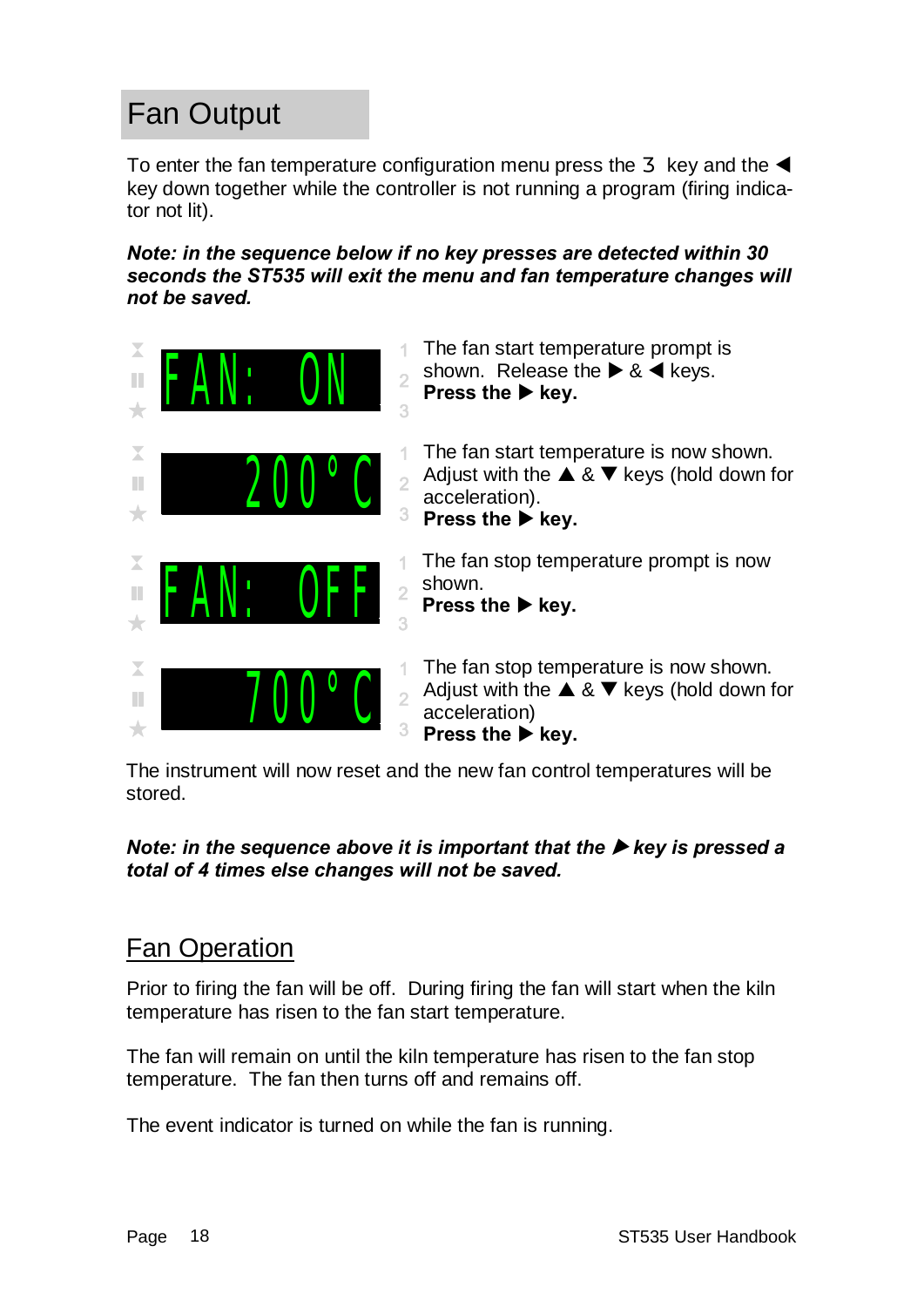## **Sample Ceramics Programs**

| Program<br><b>Number</b> | <b>Program Name</b>                                     | Seg 1<br>Ramp<br>Rate<br>°C/hr | Seg 1<br><b>Soak</b><br>Temp<br>°C | Seg 1<br><b>Soak</b><br><b>Time</b><br>hr:mn | Seg <sub>2</sub><br>Ramp<br>Rate<br>°C/hr | Seg <sub>2</sub><br><b>Soak</b><br>Temp<br>°C | Seg <sub>2</sub><br><b>Soak</b><br><b>Time</b><br>hr:mn | Seg 3<br>Ramp<br>Rate<br>°C/hr |
|--------------------------|---------------------------------------------------------|--------------------------------|------------------------------------|----------------------------------------------|-------------------------------------------|-----------------------------------------------|---------------------------------------------------------|--------------------------------|
| $\mathbf{1}$             | Slow Bisque                                             | 60                             | 600                                | 00:00                                        | <b>FULL</b>                               | 1000                                          | <b>END</b>                                              |                                |
| $\overline{2}$           | Normal Bisque                                           | 100                            | 600                                | 00:00                                        | <b>FULL</b>                               | 1000                                          | 00:00                                                   | <b>END</b>                     |
| 3                        | <b>High Bisque</b>                                      | 100                            | 600                                | 00:00                                        | <b>FULL</b>                               | 1140                                          | 00:00                                                   | <b>END</b>                     |
| $\overline{4}$           | Brush-on<br><b>Earthenware Glaze</b><br>1000°C (Cone 6) | 100                            | 300                                | 00:00                                        | <b>FULL</b>                               | 1000                                          | 00:00                                                   | <b>END</b>                     |
| 5                        | <b>Standard Earthenware</b><br>Glaze 1100°C             | 100                            | 300                                | 00:00                                        | <b>FULL</b>                               | 1100                                          | 00:00                                                   | <b>END</b>                     |
| 6                        | Earthenware High<br><b>Temperature Glaze</b><br>1140°C  | 100                            | 300                                | 00:00                                        | <b>FULL</b>                               | 1140                                          | 00:00                                                   | <b>END</b>                     |
| $\overline{7}$           | Mid-Range<br>Stoneware Glaze<br>1200°C                  | 100                            | 300                                | 00:00                                        | <b>FULL</b>                               | 1200                                          | 00:00                                                   | <b>END</b>                     |
| 8                        | Standard<br>Stoneware Glaze<br>1260°C (see note)        | 100                            | 300                                | 00:00                                        | <b>FULL</b>                               | 1235                                          | 00:00                                                   | <b>END</b>                     |
| 9                        | Onglaze 780°C                                           | 100                            | 400                                | 00:00                                        | <b>FULL</b>                               | 780<br>00:00                                  |                                                         | <b>END</b>                     |
| 10                       | Lustre 750°C                                            | 100                            | 400                                | 00:00                                        | <b>FULL</b>                               | 750                                           | 00:00                                                   | <b>END</b>                     |

#### Note

It has been found that a kiln controller will give greater heat work as the temperature increases. Therefore to achieve a stoneware firing of cone 8-9 we suggest setting the final soak temperature to 1235°C. A slight adjustment can then be made after the first firing. It should be remembered that kiln controllers are indicators of temperature and the effects of faster or slower firings may cause extreme variations in the end result. This is known within ceramics as 'beatwork+. Cones are measures of heatwork and it is strongly recommended that cones are always used in conjunction with a kiln controller to appreciate the differences between heatwork and temperature indicated by the controller. Stoneware firings will also demonstrate the greatest potential differences between heatwork and indicated temperature.